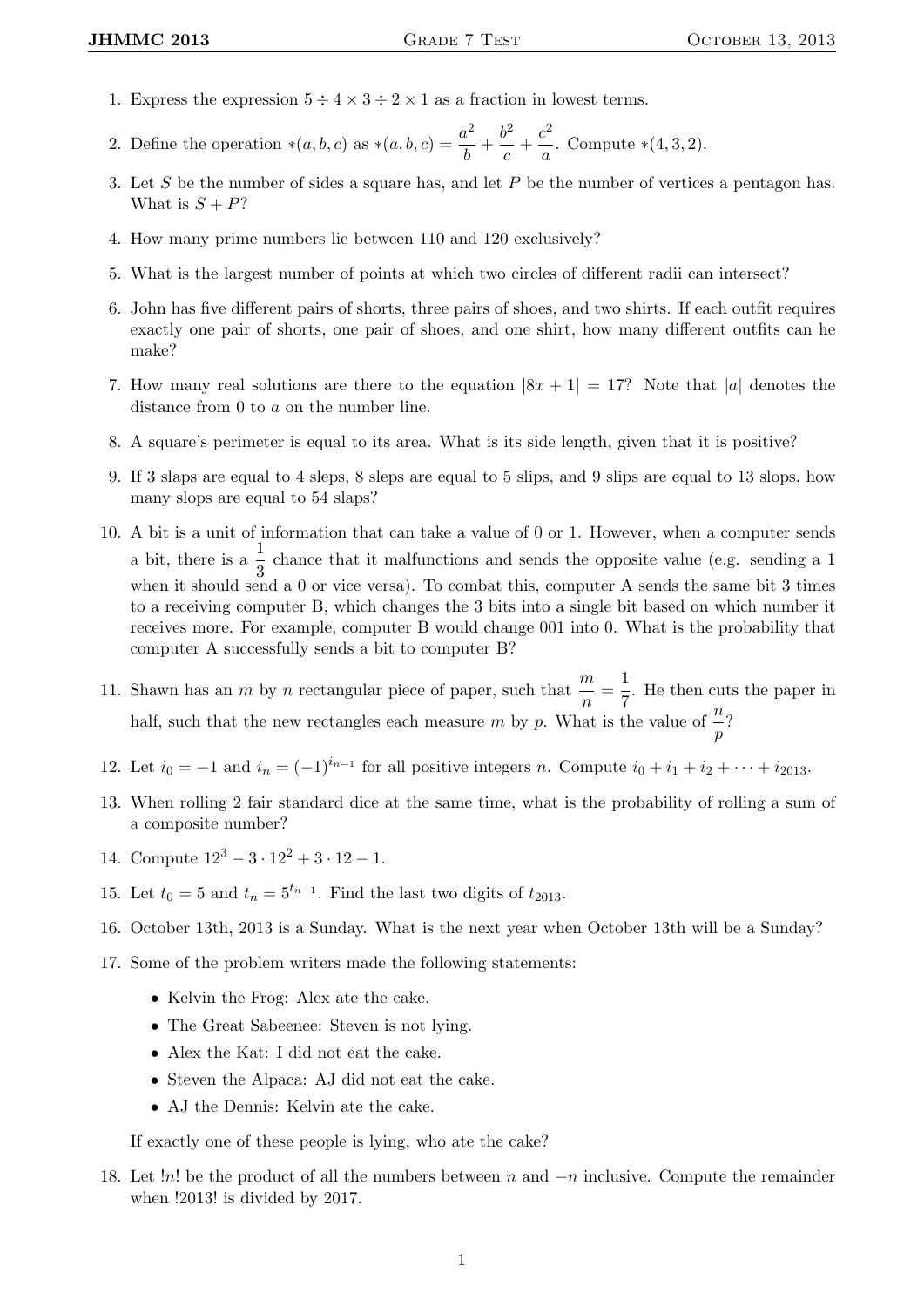- 19. Distinct integers a and b satisfy the equation  $(a^x)(b^x) = (a + b)^x$  for some real number x. Compute x.
- 20. If  $3x^2 + 1 = 45$ , what is the value of  $9x^4 + 6x^2 11$ ?
- 21. The numbers from 1 to  $n$  are arranged evenly around a circle in order. The numbers 17 and 38 are opposite to each other. Compute n.
- 22. Izzy has 17 distinct pairs of socks in her bag. If she takes them out one at a time at random, what is the smallest number of socks she needs to take out to guarantee that she took out two pairs of matching socks?
- 23. What is  $(\sqrt{1+17\sqrt{16\cdot 14+1}})^{\frac{1}{4}}$ ?
- 24. The distance from City A to City C is 100 miles. However, if you stop at City B on the way, the total distance from A to B to C is 260 miles. If City B is equidistant from A and C, how far off from the line  $AC$  is  $B$ , in miles?
- 25. What is the least positive integer n such that  $n \cdot 8!$  is a perfect square? Note that

$$
n! = n \cdot (n-1) \cdots 2 \cdot 1.
$$

- 26. At a school, 38 people swim, 39 people play tennis, and 9 people do neither. If there are 57 people in the school, how many people play both sports?
- 27.  $\triangle ABC$  is a right triangle with a right angle at C. Extend line AC to D such that ∠ABD is a right angle. If  $AC = 5$  and  $BC = 12$ , find the value of CD.
- 28. Kelvin can cut a piece of log into 6 pieces in 20 minutes. At the same rate, how long will Kelvin take to cut the log into 10 pieces, in minutes?
- 29. In  $\triangle ABC$ , let X be a point on BC such that  $AX = BX = AC$ . If  $\angle BAX = 20^{\circ}$ , compute  $\angle XAC$ .
- 30. Sam drops a rock in a cylindrical container of radius 2cm half-full of water, placed on a flat surface. If the water rises  $2cm$ , what is the volume of the rock, in  $cm<sup>3</sup>$ ?
- 31. Beginning from 1, the pages of a book are written in sequential order. If exactly 2013 digits are written, how many pages are in the book?
- 32. What is the value of  $\left(1+\frac{1}{1}\right)$  $\frac{1}{1}$  $\bigg)$  $\bigg(1+\frac{1}{2}\bigg)$  $\frac{1}{2}$  $\bigg) \bigg( 1 + \frac{1}{3}$ 3  $\bigg) \cdots \bigg(1 + \frac{1}{2013}\bigg)$ ?
- 33. 3 distinct numbers are chosen from the set  $\{1, 1, 2, 3, 5, 8, 13, 21, 34, 55\}$ . What is the probability that the 3 numbers form the side lengths of a non-degenerate triangle?
- 34. A sequence is defined recursively as  $a_n = 3a_{n-1} 2a_{n-2}$  for positive integers  $n \geq 2$ . If  $a_0 = 2$ and  $a_1 = 3$ , compute  $a_{10}$ .
- 35. The length of the longest diagonal in a rectangular prism is 13. If all side lengths are integers, find the volume of the prism.
- 36. If a and b are distinct and nonzero real numbers such that  $\frac{a^2 + b^2}{2}$  $\frac{a^2 + b^2}{a^2 - b^2} = 2$ , what is the value of  $a^4 + b^4$  $\frac{a}{a^4-b^4}$ ?
- 37. In a box with red, blue, green, and orange marbles, all but 15 of the marbles are red, all but 20 of the marbles are blue, all but 25 of the marbles are green, and all but 27 of the marbles are orange. How many red marbles are in the box?